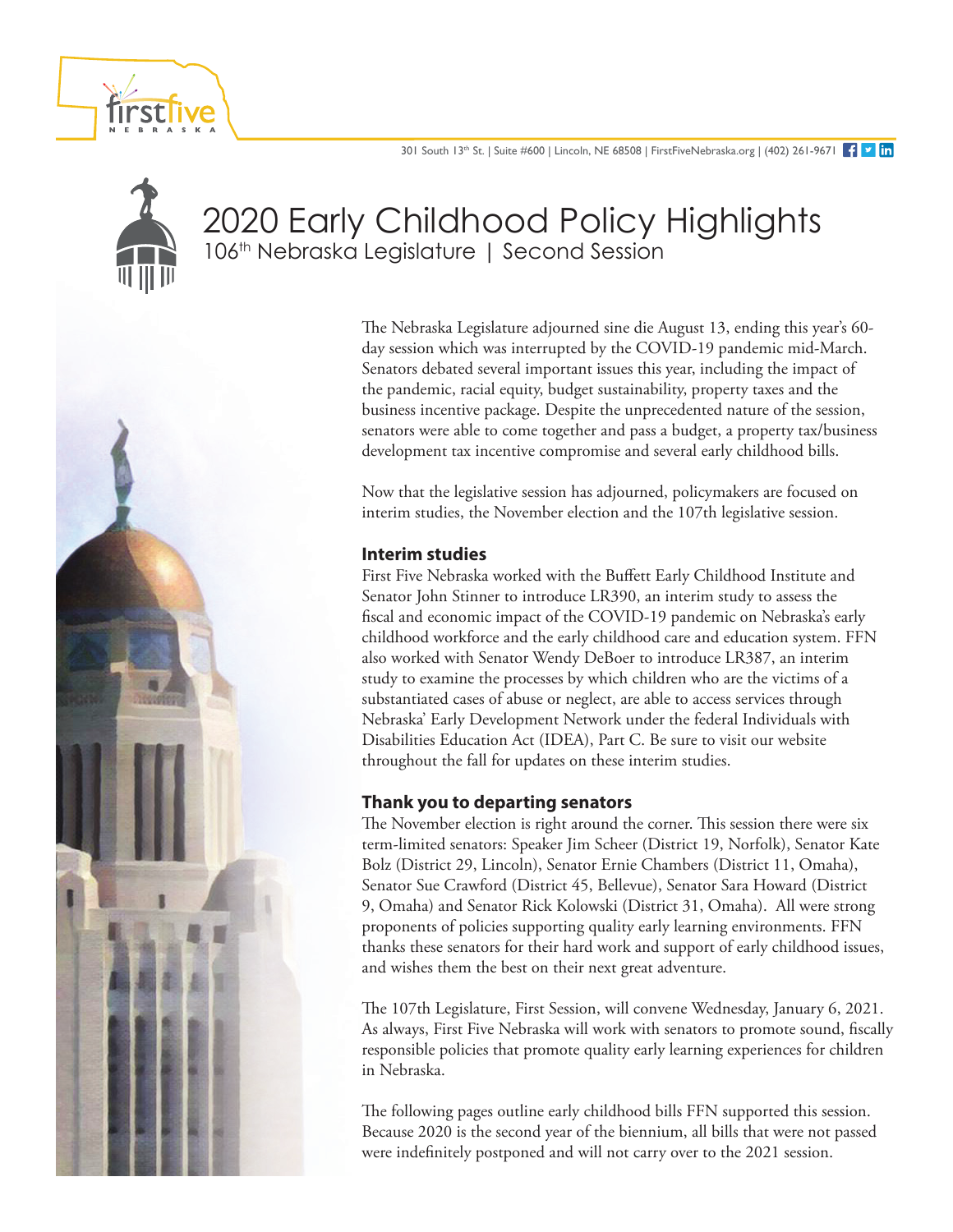# **LB266 | Change the School Readiness Tax Credit**

LB266 was introduced by Senator Brett Lindstrom to fix eligibility problems with the School Readiness Tax Credit by redefining eligible child care employees and child care providers. LB266 makes self-employed individuals eligible for the refundable tax credit and child care providers, classified as S-corporations, eligible for the nonrefundable tax credit. LB266 passed on Final Reading with 47-0-0 vote and was approved by Governor Ricketts August 17. LB266 was FFN's priority bill.

- FFN's testimony supporting LB266 ■
- FFN's blog post on LB266 ■

# **LB837 | Change provisions relating to background checks under the Child Care Licensing Act and the Children's Residential Facilities and Placing Licensure Act**

Introduced by Senator John Arch, LB837 requires the Nebraska Department of Health and Human Services to seek the maximum amount of federal funding to help child care providers and child care staff with the costs of the fingerprinting and national criminal history record information check. LB837 was amended into LB1185, which passed on Final Reading with a 48-0-0 vote and was approved by Governor Ricketts on August 7.

[FFN's testimony supporting LB837](https://www.firstfivenebraska.org/wp-content/uploads/2020/11/LB837_letter_of_support_2020_First_Five_Nebraska.pdf) ■

# **LB867 | Adopt the Local Option Municipal Childcare Financing Act**

LB867 was introduced by Senator Matt Hansen to give cities the option to increase their local option sales tax, property tax or any other general tax to pay for

"Self-employed early childhood professionals are critically important to our state, especially in rural communities where they may be the only care provider available. Passage of LB266 ensures these providers have access to supports that can make a difference to their bottom lines."

> Kim Chase *Nebraska Family Child Care Association*

early childhood infrastructure as part of an economic development plan. LB867 was not voted out of the Urban Affairs Committee.

**EFN's testimony supporting LB867** 

# **LB901 | Appropriate funds for the Nebraska Perinatal Quality Improvement Collaborative**

LB901 was introduced by Senator Machaela Cavanaugh. It would appropriate \$200,000 from the General Fund for the FY2020-21 to the Nebraska Department of Health and Human Services to be used to contract with the University of Nebraska Medical Center for the Nebraska Perinatal Quality Improvement Collaborative. The department shall secure federal matching funds for this purpose. LB901 was not voted out of the Appropriations Committee.

FFN's written testimony supporting LB901 ■

### **LB935 | Change the Nebraska Political Accountability and Disclosure Act to authorize expenditures for an officeholder's child care services**

LB935 was introduced by Senator Megan Hunt and would allow public officials to use campaign funds to pay for child care services incurred by an officeholder for members of his or her immediate family when involved in activities related to the duties of his or her public office. It was not voted out of the Government, Military, and Veterans Affairs Committee.

**EFN's written testimony supporting LB935** 

# **LB1008 | Main Budget Bill**

LB1008 was the main budget bill that passed on Final Reading with a vote of 43-3-3 and was approved by Governor Ricketts on August 6. There were no cuts to early childhood budget lines.

# **LB1049 Provide for participation in federal Child Care Subsidy child care assistance as prescribed**

LB1049 was introduced by Senator Kate Bolz and would increase eligibility for the child care subsidy program and use carryover funding for the Temporary Assistance for Needy Families program to offset expenses incurred, including any administrative costs. It was not voted out of the Health and Human Services Committee.

[FFN's testimony supporting LB1049](https://www.firstfivenebraska.org/wp-content/uploads/2020/11/LB1049_letter_of_support_First_Five_Nebraska_2020.pdf)  ■